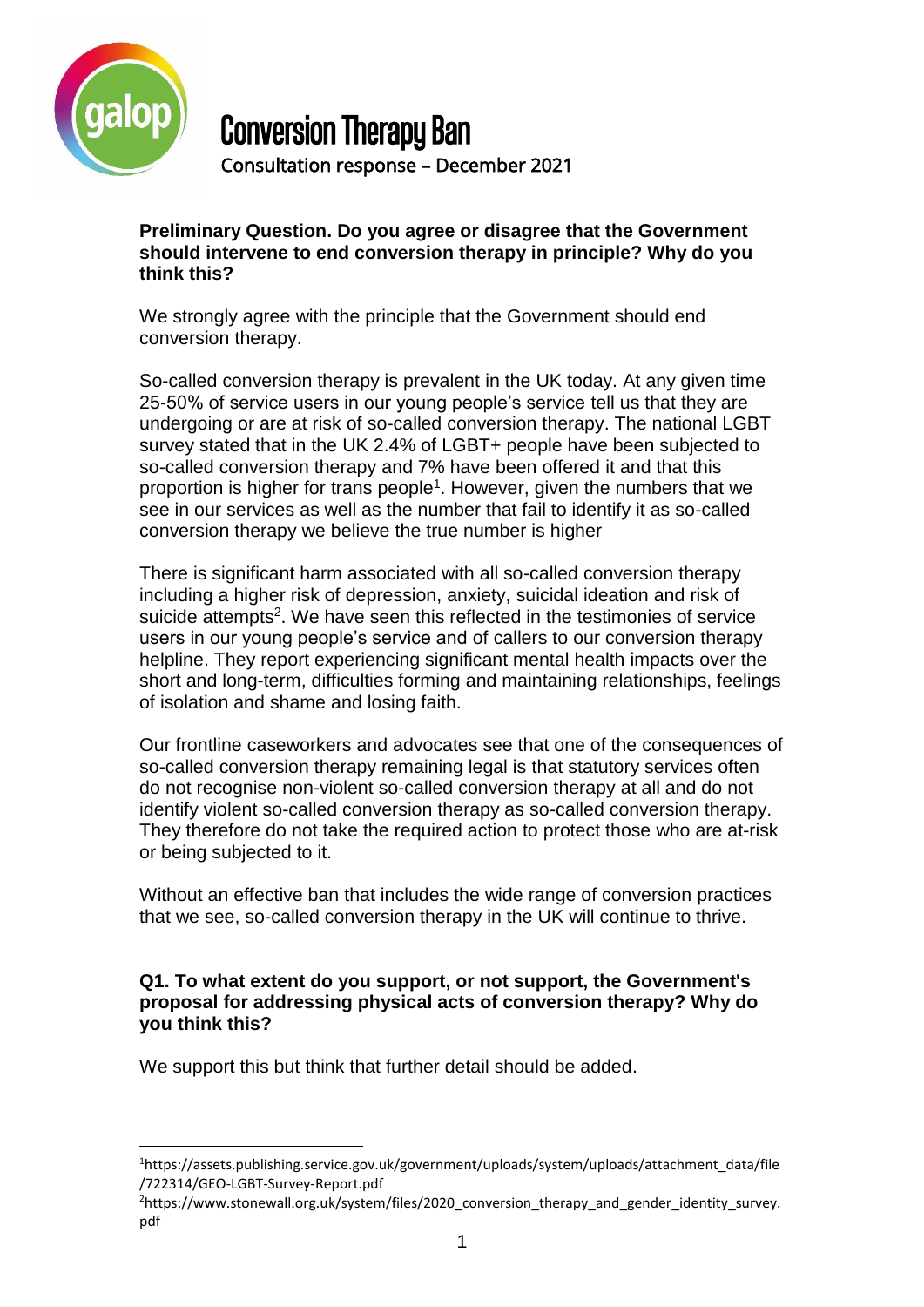

l

### Conversion Therapy Ban Consultation response – December 2021

The proposal for existing violent offences motivated by so-called conversion therapy to be considered as an aggravating factor upon sentencing is a positive step. This will acknowledge the harm of existing offences committed as part of so-called conversion therapy without duplicating laws. However, the proposals do not outline the extent of sentence uplifts and whether offences will be recorded as aggravated offences. Aggravated offences should be recorded as such with a proportionate sentence uplift of two years.

We support training for statutory services to help recognise and act on socalled conversion therapies. We additionally support the development of frameworks that recognise so-called conversion therapy as a form of abuse, and the challenges faced by victims coming forward. Identification of so-called conversion therapy cases is key to supporting victims and survivors. Evidence from our frontline services suggests that this is a key element that will help victims and survivors.

However, the proposals should be clear about which statutory services will require training and implement frameworks. Further evidence from our services show that many victims of so-called conversion therapies often do not explicitly identify it as such or seek specific support for it. A wide range of statutory services need to have training and frameworks to identify victims and those at risk. These should include education, homelessness services, drug and alcohol services, suicide prevention services and health services including SARCs as well as for all professionals that work with victims such as ISVAs and IDVAs.

**Q2. The Government considers that delivering talking conversion therapy with the intention of changing a person's sexual orientation or changing them from being transgender or to being transgender either to someone who is under 18, or to someone who is 18 or over and who has not consented or lacks the capacity to do so should be considered a criminal offence. The consultation document describes proposals to introduce new criminal law that will capture this. How far do you agree or disagree with this?** 

We do not think that anyone can consent to so-called conversion therapy.

The majority of callers to our conversion therapy helpline 'consented' to socalled conversion therapy. This aligns with findings from the Government's commissioned research<sup>3</sup>.

So-called conversion therapies take place within imbalanced power dynamics - between parent and child, between faith leader and congregant or between community leader and community member. People who 'consent' to so-called conversion therapies are often financially and emotionally dependent on the person or persons asking them to do so where refusal could result in social

<sup>3</sup> https://www.gov.uk/government/publications/conversion-therapy-an-evidence-assessment-andqualitative-study/conversion-therapy-an-evidence-assessment-and-qualitative-study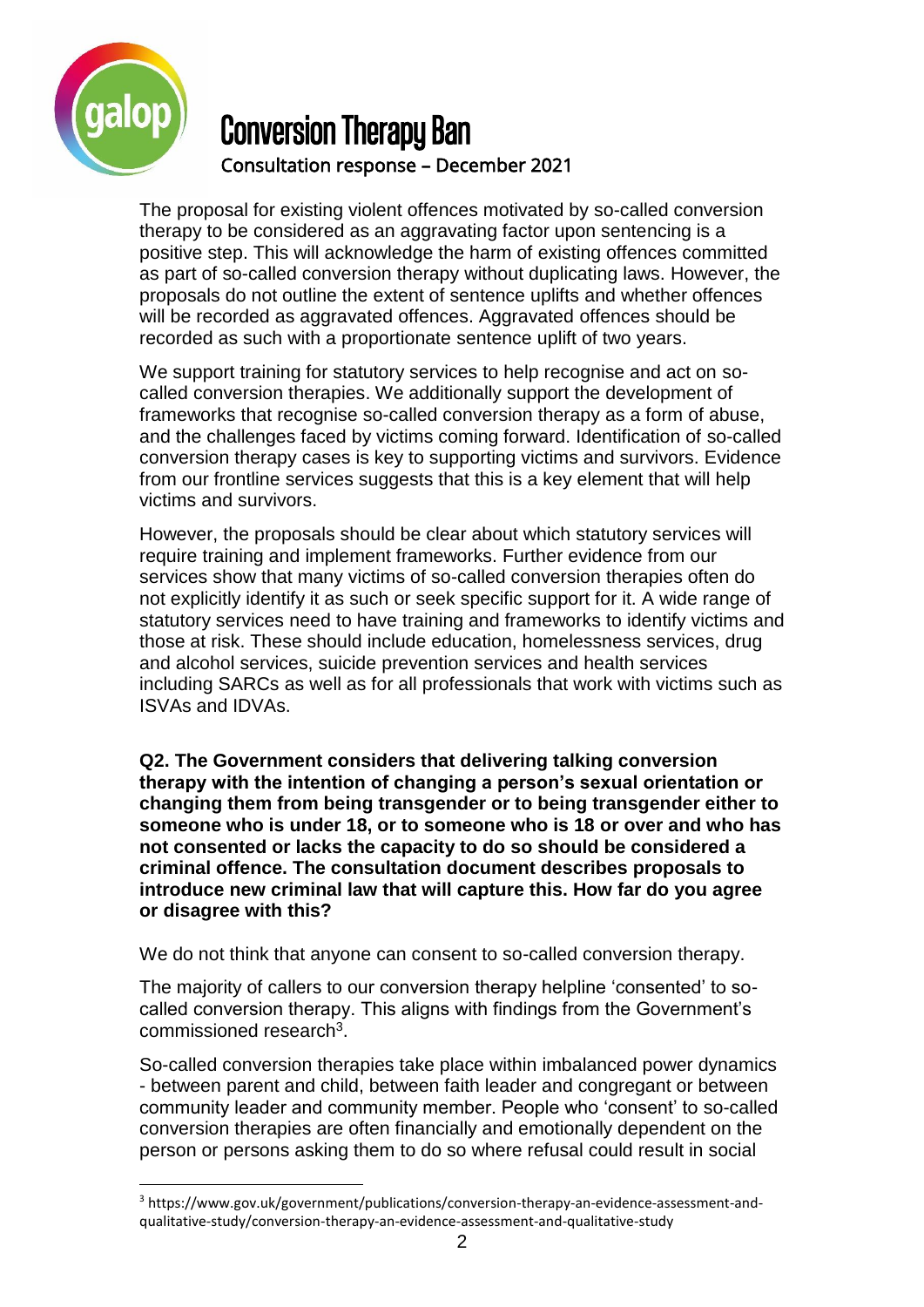

ostracisation and the removal financial support. In this context, a person cannot freely give their consent in the way that the proposal envisages.

Data from our conversion therapy helpline shows that the most common age to experience so-called conversion therapy is 18 to 24. Under 25s have lower benefit entitlements under universal credit<sup>4</sup>; this further increases the likelihood of them being dependent on family members who may be encouraging them to undergo conversion therapy. This age group are therefore more likely to experience imbalanced power dynamics that reduce their ability to meaningfully consent.

Research commissioned by the Government also noted these power dynamics; "Although most people who have conversion therapy appear to do so voluntarily, they also describe being led into conversion therapy by people in a position of authority in their religious institutions or families"<sup>5</sup>.

Consent for so-called conversion therapy also depends on social and historical contexts that stigmatise sexual orientation and gender minorities. This environment puts pressure on LGBT+ individuals to believe that their identity is wrong or immoral. Where an individual has been consistently led to believe that their identity is wrong, it is largely impossible for that individual to envision and understand the long-term potential impacts of so-called conversion therapy on them as a person. These pressures do not exist for heterosexual cisgender people.

Callers to our conversion therapy helpline show that those who 'consented' to so-called conversion therapy historically now reflect either that they believe their consent was meaningless as they were too embedded within a belief system or community or that they regret having 'consented'.

There could be a deeply concerning precedent set by the suggested legislation asserting that people can consent to certain forms of non-physical abuse. This has the potential to undermine existing legislation relating to other forms of abuse such as domestic violence, forced marriage and honour-based abuse.

The UN states that "actions to subject lesbian, gay, bisexual, trans or genderdiverse persons to practices of "conversion therapy" are by their very nature degrading, inhuman and cruel and create a significant risk of torture"<sup>6</sup>. Socalled conversion therapies are always a form of abuse. Under Article 3 of the European Convention on Human Rights, so-called conversion therapies amount at least to degrading treatment and can amount to torture<sup>7</sup>. It is not

<sup>6</sup> https://undocs.org/A/HRC/44/53

l

<sup>4</sup> https://www.gov.uk/universal-credit/what-youll-get

<sup>5</sup> https://www.gov.uk/government/publications/conversion-therapy-an-evidence-assessment-andqualitative-study/conversion-therapy-an-evidence-assessment-and-qualitative-study

<sup>7</sup> https://www.equalityhumanrights.com/en/human-rights-act/article-3-freedom-torture-andinhuman-or-degrading-treatment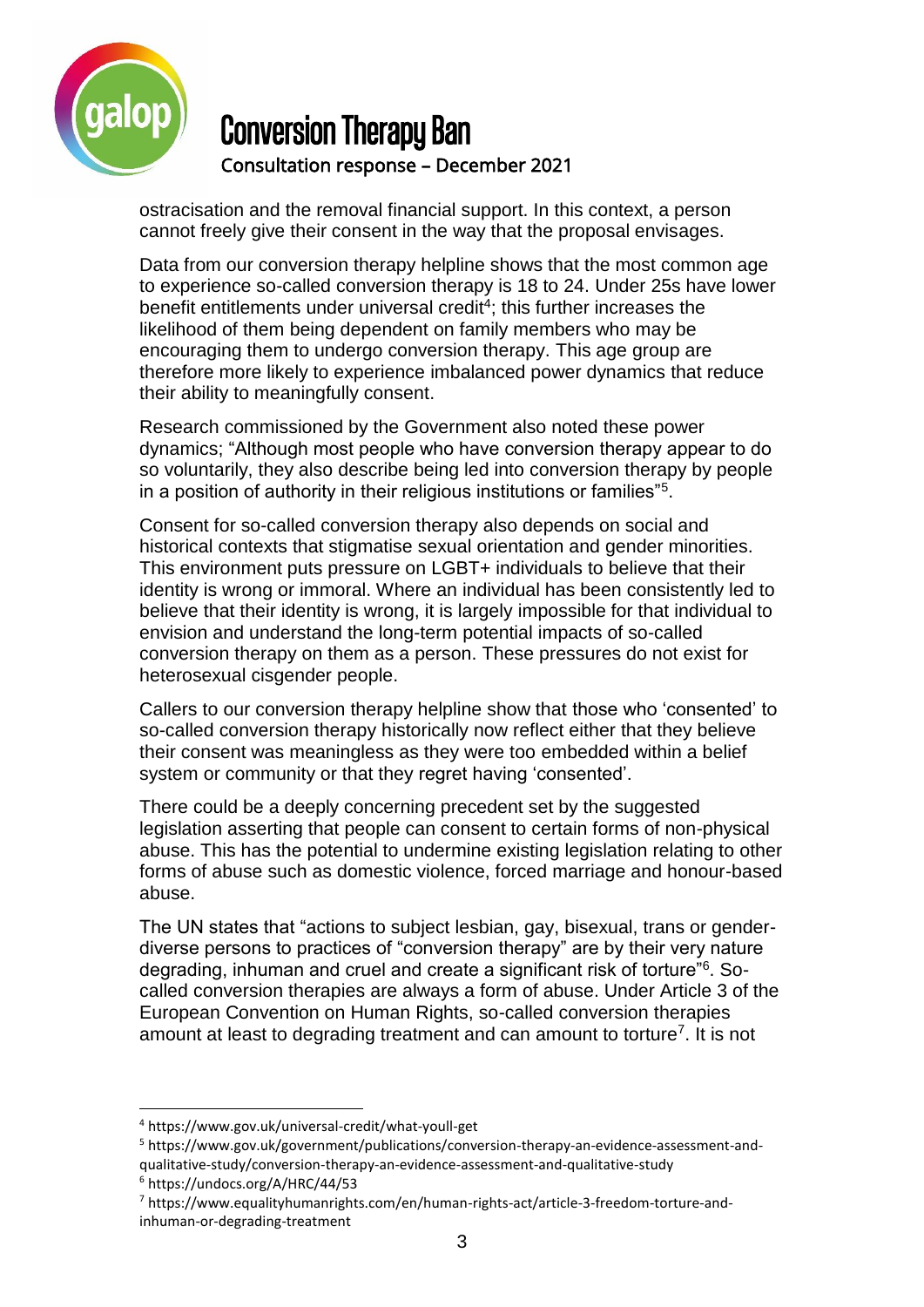

possible for a person to consent to degrading treatment even if they are over 18 and not defined as 'vulnerable'.

So-called 'conversion practices', including non-physical forms, result in significant harm to those who are victim to them. Mental illnesses such as depression, PTSD or anxiety are more prevalent in LGBT+ people who are victims of so-called conversion therapy<sup>8</sup>. These psychiatric illnesses fall within the remit of bodily harm under the Offences Against The Person Act 1861<sup>9</sup>.

If the legislation continues as the proposal currently describes it will fail to protect the majority of future victims. We strongly suggest that the proposal aligns with other abuse legislation where people cannot consent to any form of abuse.

### **Q3. How far do you agree or disagree with the penalties being proposed?**

We agree with the penalties proposed however we think that "proven impact on the victim" as an indication of the seriousness of the offence should be used cautiously. The impact on the victim in many cases will continue throughout their lives. It is not possible to ascertain the total impact on the victim particularly if the so-called conversion therapy is recent rather than historic. For example, survivors of so-called conversion therapy often experience mental health problems and have their education and friendships disrupted – the true impacts of which are ongoing. Our services only see the true impact on a person when the so-called conversion therapy is historic rather than recent. The guidance on this must recognise that the "provable impact" in recent cases may appear to be less severe than the true lifetime impact and consider this when assessing it.

### **Q4. Do you think that these proposals miss anything? If yes, can you tell us what you think we have missed?**

The proposals miss a number of key things.

It is not clear in the proposals that so-called "talking" conversion therapy is included in frameworks and training for statutory services. To be effective it is important that statutory services have a coordinated approach to tackling both 'talking' and 'physical' so-called conversion therapies. They are both part of the same problem with the same causes and similar outcomes. The proposals need to make clear that "talking" conversion therapy is included.

The support package outlined by the proposal should go further than the helpline/instant messaging service and online resources. Callers to our

 $\overline{a}$ 

<sup>&</sup>lt;sup>8</sup>https://www.stonewall.org.uk/system/files/2020 conversion therapy and gender identity survey. pdf

<sup>&</sup>lt;sup>9</sup> https://www.ozanne.foundation/cooper\_report/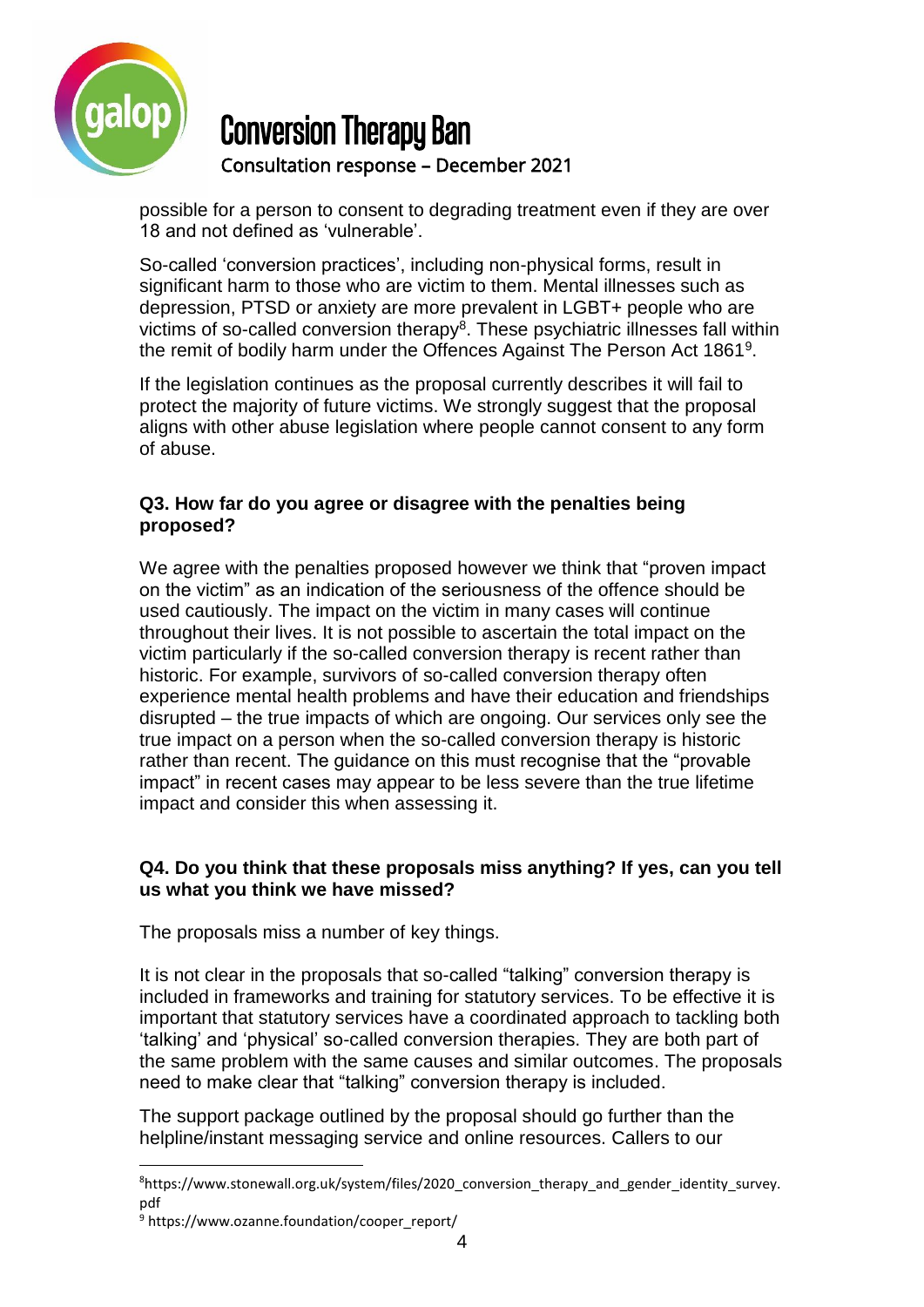

conversion therapy helpline have most frequently been seeking advocacy rather than a simple listening and signposting service. Services should be available for specialist advocacy and specialist counselling services. Those experiencing so-called conversion therapy are often isolated from the LGBT+ community and do not know who to reach out to for help. There is therefore a further need for specialist outreach work to help reach the people who need these services the most.

These services will be best provided by specialist LGBT+ by-and-for organisations with knowledge and understanding of LGBT+ identities and experiences. Our Hate Crime Report 2021 found that "Respondents who accessed support through a specific LGBT+ organisation were much more satisfied with the service they received compared to those who accessed a generic service. 80% of respondents were either very satisfied or satisfied with the support from a LGBT+ service, whereas only 38% of respondents who sought support from a generic service were either very satisfied or satisfied"<sup>10</sup>. It also found that "respondents were more likely to be dissatisfied with generic support than LGBT+ specific support because they had little knowledge around LGBT+ issues (36% v 9%)". Our 2019 report 'Recognise & Respond' additionally found that "gay and bi men [and] trans survivors are considerably more likely to access LGBT+ specialist services over other domestic abuse support because they may be (or fear) being denied support due to gaps in policy, anti-trans prejudice, or they could be turned away because of their gender history"<sup>11</sup>. While these findings relate specifically to hate crime and domestic abuse more broadly the same need for in-depth knowledge of LGBT+ issues applies to support services for victims and survivors of so-called conversion therapy too.

It is not clear if everyone in the LGBT+ community is protected in the current proposals. They refer to protecting LGBT people, preventing "changing a person's sexual orientation or from or to being transgender" and "from being attracted to the same-sex to being attracted to the opposite-sex". None of these terms explicitly include asexual or aromantic people, intersex people, non-binary people and people with other minority gender identities. We know that these groups are subjected to so-called conversion therapy and there is evidence that they are more likely to be subjected to so-called conversion therapy than the wider LGBT+ community.

People with minority sexual orientations and gender identities have been increasingly using different and new terminology to label their identities<sup>12</sup>. For this legislation to remain effective in the future where new terminologies may be used, the definition of those protected should be a catch-all for all minority sexual orientations and gender identities.

 $\overline{a}$ 

<sup>10</sup> https://galop.org.uk/resource/hate-crime-report-2021/

<sup>&</sup>lt;sup>11</sup> Galop RR-v4a.pdf

<sup>12</sup> https://eric.ed.gov/?id=ED608534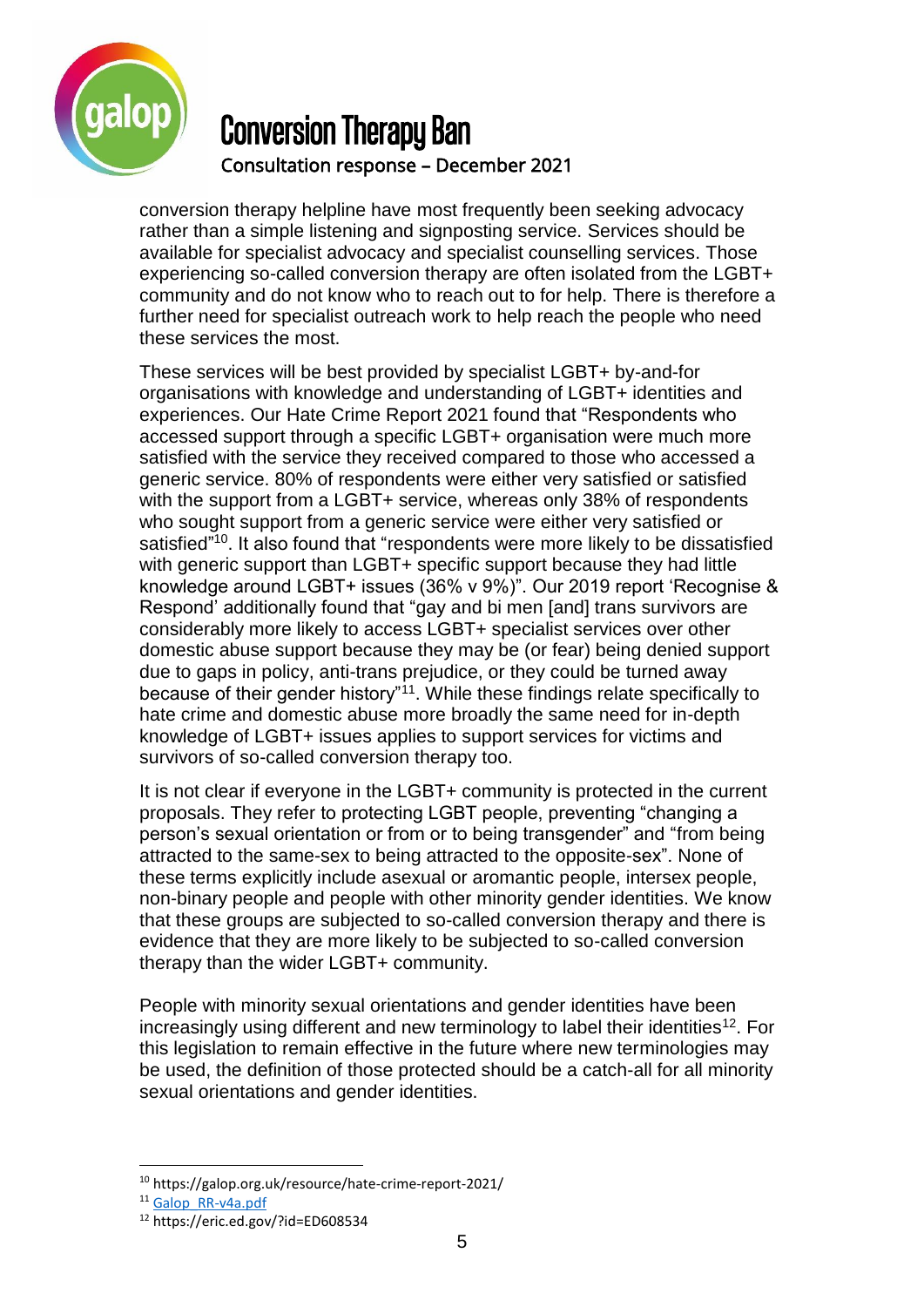

If the Government specifically wants to use its own terminology, it needs to clarify that this includes asexual, aromantic, intersex, and non-binary people as well as people with other minority sexual orientations and gender identities.

The definition of what constitutes so-called conversion therapy in the proposal is unclear from multiple perspectives.

The proposal's definition only includes an attempt to 'change' a person's identity. However, we frequently also see 'suppression' tactics within our services that are equally as harmful and will continue to exist if not included in the legislation. The UN state, "while some of the practices are directly aimed at changing sexual orientation and gender identity, others are aimed at supporting individuals not to act on their same-sex desires"<sup>13</sup>. Without amending this to 'change or suppress' only a portion of the harmful so-called conversion therapy practices will be covered by this ban.

Our frontline services see a range of practices under the umbrella of so-called conversion therapy. It is not clear that these are included under the proposals. For example the proposals state that communication such as "private prayer" will not be included in the ban, but "private prayer" has not been defined. If interpreted as individual prayer then this may not be a problem, but in many cases prayer with or over someone behind closed doors is a form of so-called conversion therapy. The case studies at the end of this answer exemplify the range of practices that constitute so-called conversion therapy.

To encompass all the examples of so-called conversion therapy that we see we think that "practices that seek to change or suppress a person's sexual orientation or gender identity" is an effective definition of so-called conversion therapy. This includes all practices of so-called conversion therapy and includes all sexual orientations and gender identities without listing them and is in line with international terminology.

The proposals should further explicitly state that gender transition services, gender transition healthcare and gender affirmative therapy (which accepts people's understanding of themselves without a predetermined or preferred outcome) are not considered as forms of so-called conversion therapy. This should be included in either the legislation or the guidance accompanying the bill.

**Q9. The consultation document describes proposals to introduce conversion therapy protection orders to tackle a gap in provision for victims of the practice. To what extent do you agree or disagree that there is a gap in the provision for victims of conversion therapy?** 

l

<sup>13</sup> https://undocs.org/A/HRC/44/53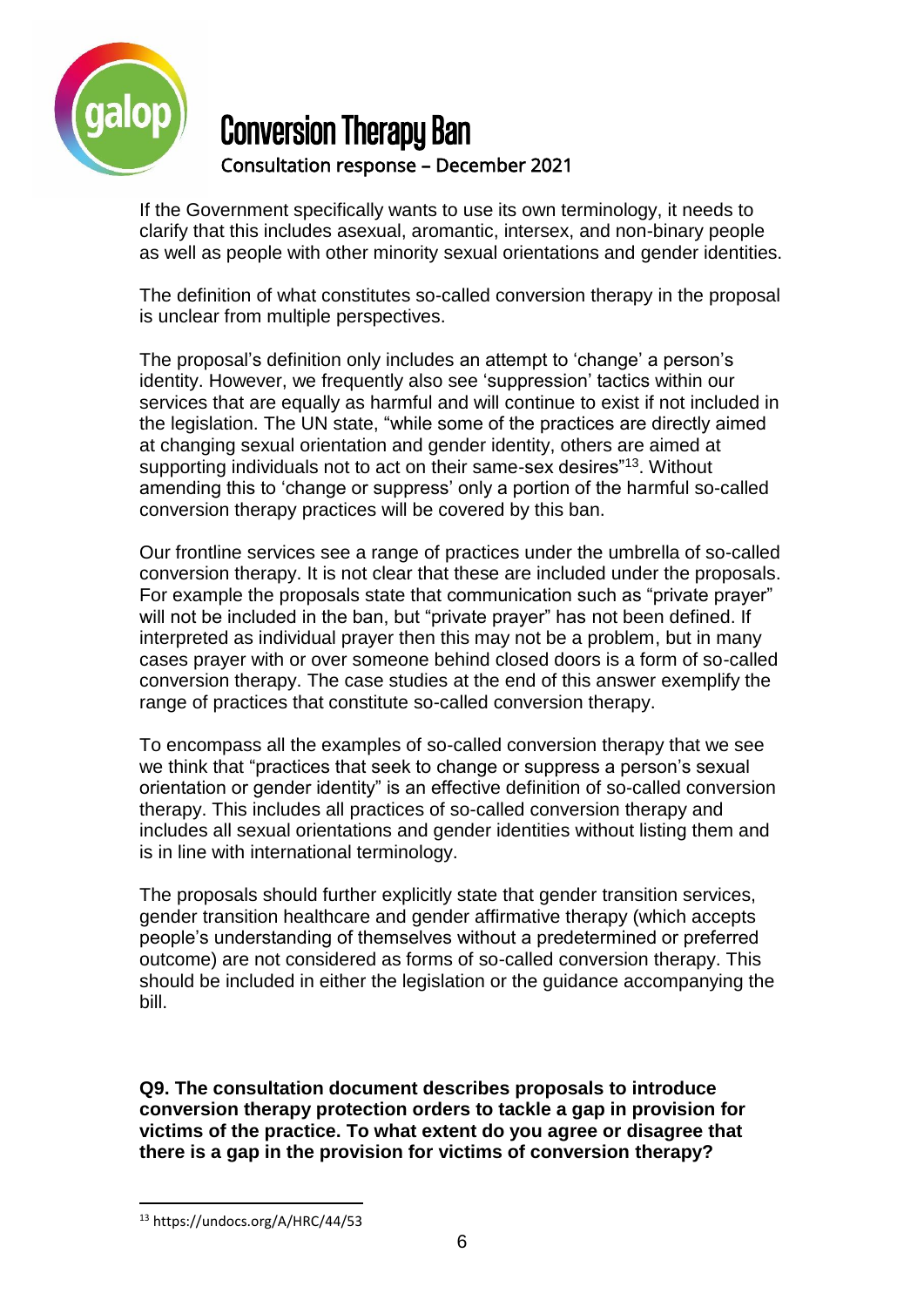

The proposal correctly identifies that there is a gap in the current legislation where so-called conversion therapy victims are not covered by protection orders. They are therefore unable to be protected by services that are aware that they are in danger of being victim to so-called conversion therapy as well as being at risk of being taken out of the country to undergo so-called conversion therapy.

### **Q10. To what extent do you agree or disagree with our proposals for addressing the gap we have identified? Why do you think this?**

The introduction of conversion therapy protection orders with powers including the removal of passports and the wide scope of "any requirement the court considers necessary" is welcome. It is of vital importance to protect children and vulnerable people at-risk of leaving the country to undergo so-called conversion therapy. However, we think the proposal should go further.

The proposal does not include a new offence for aiding or abetting the transfer of a person outside the UK for the purpose of so-called conversion therapy, which the Government should include. Similar offences exist for aiding and abetting the removal of a person for the purpose of FGM or forced marriage. Without this law families and communities may seek to take their LGBT+ children or community members to different countries to undergo so-called conversion therapies that are outlawed in the UK.

**Q11. Charity trustees are the people who are responsible for governing a charity and directing how it is managed and run. The consultation document describes proposals whereby anyone found guilty of carrying out conversion therapy will have the case against them for being disqualified from serving as a trustee at any charity strengthened. To what extent do you agree or disagree with this approach? Why do you think this?**

We agree with this approach. This is a good proposal that will help to limit the influence of those who have carried out so-called conversion therapy.

#### **Q12. To what extent do you agree or disagree that the following organisations are providing adequate action against people who might already be carrying out conversion therapy? (Police; Crown Prosecution Service; OTHER statutory service)? Why do you think this?**

Evidence from our frontline services show that generally statutory services do not recognise when someone is being subjected to so-called conversion therapy. Their response is therefore absent or entirely inadequate in protecting victims of so-called conversion therapy. There is a considerable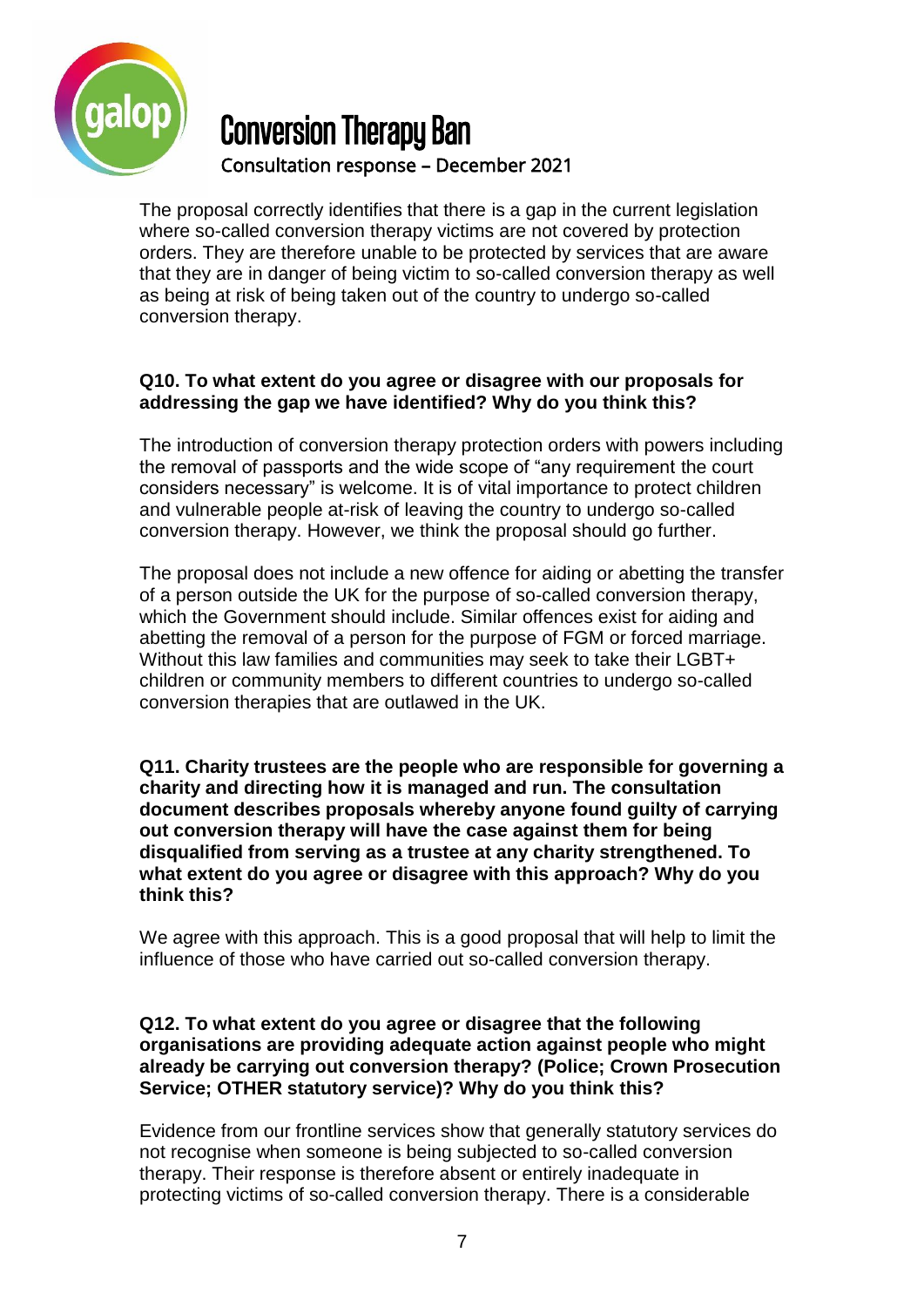

amount of work to do to upskill statutory agencies in terms of protecting LGBT+ people from so-called conversion therapy.

This problem is compounded by so-called conversion therapy cases often taking place in environments that otherwise appear to be loving, caring and supportive and do not flag as a cause for concern within existing frameworks.

We have seen examples of statutory services being aware of cases within families but in the absence of training or a clear framework around so-called conversion therapies, fail to recognise the situations where a victim is at significant risk. Cases of so-called conversion therapy, including those with elements of abuse already recognised in law, are in some cases viewed by statutory services as cultural or generational disagreements between homophobic, biphobic or transphobic parents and LGBT+ children. No intervention is taken in the absence of frameworks, leaving victims of socalled conversion therapy in ongoing abusive situations.

#### **Q13. To what extent do you agree or disagree that the following organisations are providing adequate support for victims of conversion therapy? (Police; Crown Prosecution Service; OTHER statutory service)? Why do you think this?**

So-called conversion therapy is a problem that is largely invisible to statutory services. In cases where statutory services do identify so-called conversion therapy, they most frequently do not know what to do about it. Their response is therefore absent or entirely inadequate in protecting victims of so-called conversion therapy. There is a considerable amount of work to do to upskill statutory agencies in terms of protecting LGBT+ people from this abuse.

In the absence of statutory frameworks and guidelines the personal belief of each professional often guides their response. In some cases, we have seen professionals taking the side of the perpetrators when brought in with the intention of supporting the victim in cases of so-called conversion therapy. We have seen examples of the personal beliefs or views of individual support workers resulting in victims being unable to access support.

### **Q14. Do you think that these services can do more to support victims of conversion therapy? If yes, what more do you think they could do?**

There are a number of things that statutory services can do to support victims of so-called conversion therapy.

Identification of so-called conversion therapy cases is key to supporting victims and survivors. Frameworks and training to identify it need to exist within a wide range of statutory services and professional training courses beyond those that are known to work with victims and survivors. These should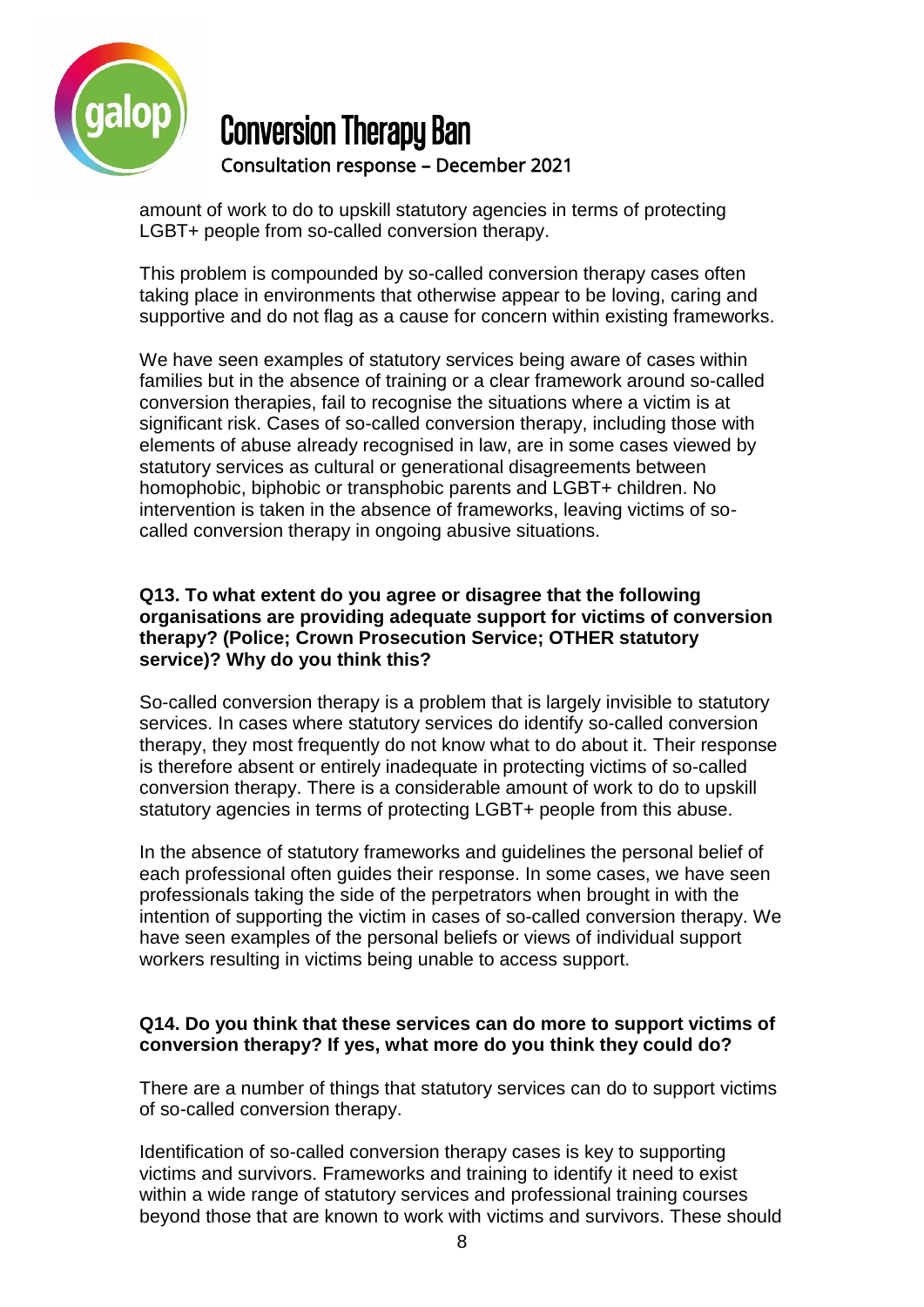

l

# Conversion Therapy Ban Consultation response – December 2021

include education, homelessness services, drug and alcohol services, suicide prevention services and health services.

There are likely ways of utilising existing frameworks to deliver on this aim. A way to appropriately risk assess of adults subjected to so-called conversion therapies could be to include it in the Domestic Abuse, Stalking and Harassment and Honour Based Violence Risk Identification and Assessment and Management Model (DASH) which would inform the Multi-agency Risk Assessment Conference<sup>14</sup> (MARAC) process, which exists in every local authority. This in combination with the previously outlined inclusion of socalled conversion therapies within training and guidance to statutory services will help to robustly risk assess each so-called conversion therapy situation.

In many instances, family members, spiritual/faith leaders and community members perpetrate so-called conversion therapy within private homes. For a ban to be effective emergency housing must be provided for those at risk of or being subjected to so-called conversion therapy where appropriate. This requires appropriate risk assessment as well as the provision of such housing.

Provision of emergency safe accommodation for victims of so-called conversion therapy should be assessed, as priority need for housing in the same way as domestic abuse, for example, as outlined in the Homelessness Code of Guidance for local authorities (Chapter 21). It is likely that this will increase the burden of emergency housing needed by local authorities and funding should be available for this. This support-based accommodation will need to be available for all LGBT+ people including trans women, GBT men, and those outside the gender binary. This need should be included within local authorities' needs assessments and strategies for support-based accommodation as part of their obligations under Part 4 of the Domestic Abuse Act 2021.

To appropriately protect children being subjected to or at risk of so-called conversion therapies under 18s could be risk assessed under the Children's Act 1989/2004 with powers given to remove them from abusive home environments when necessary.

Victims and survivors of conversion therapies may additionally require extra protections to ensure anonymity and confidentiality. There may be risks from a person's family/community if they are 'outed' and/or located and steps must be taken to assess this and protect against it. This could include integrating it into existing risk-assessment structures as outlined above. Additionally, lifelong anonymity for victims or those at risk of so-called conversion therapy could be given to survivors if requested, similarly to the anonymity given to victims of forced marriage under part 10 of the Anti-social Behaviour, Crime and Policing Act 2014, as inserted by section 173 of the Policing and Crime Act 2017.

<sup>14</sup> https://www.gov.uk/government/publications/multi-agency-risk-assessment-conference-maracprotection-plans-requests-for-evidence